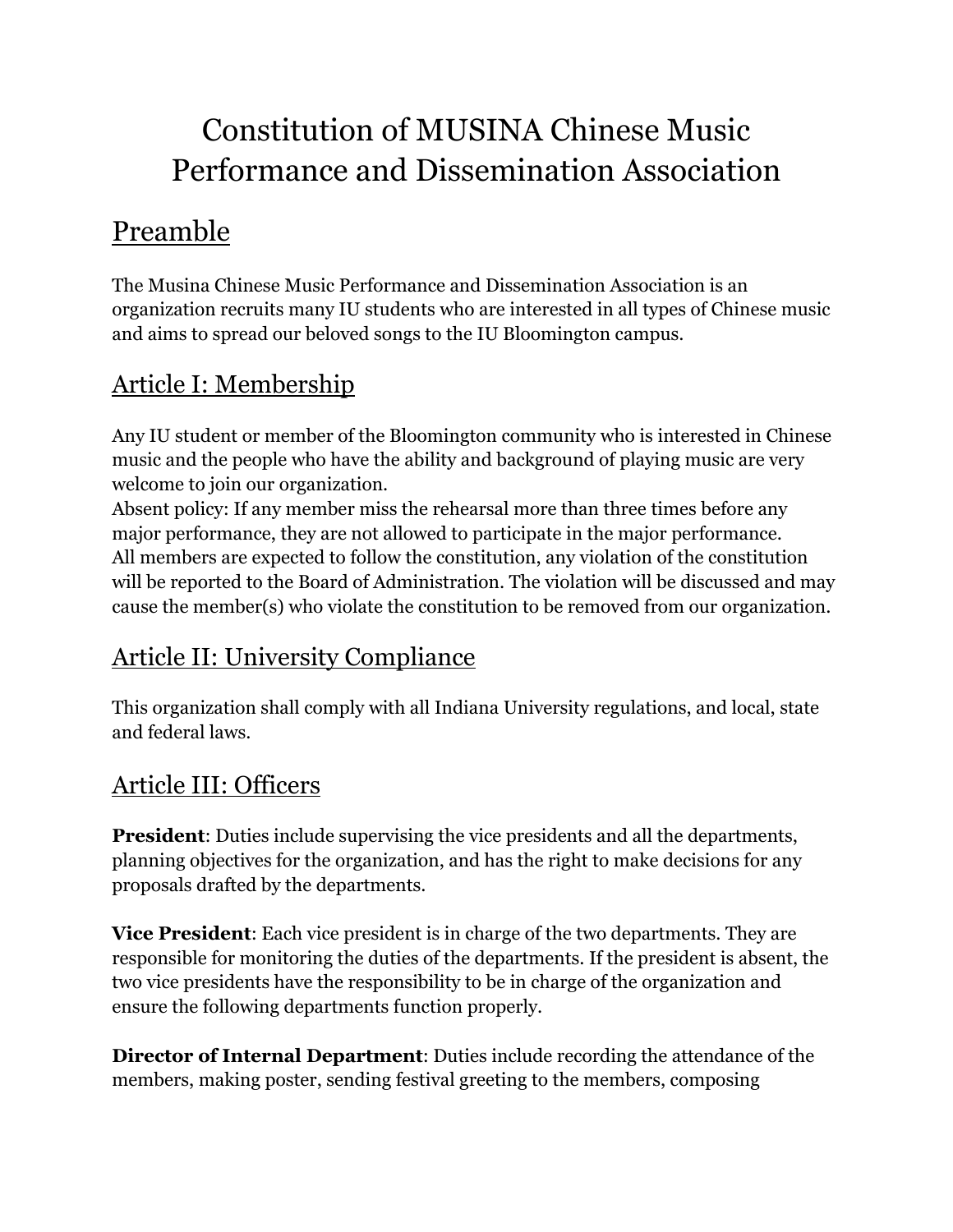questionnaire. The director should have the skill to managing information and making electronic posters.

**Director of Activity Department:** Duties include planning and scheduling activities, drafting proposal for the plan, decorating the performance location, managing the equipment. The director should have the experience of activity planning, strong sense of responsibility, and the ability to turn plans into actions.

**Director of Advertising Department:** Duties include managing social media platform, exploring on and off campus propaganda opportunities, designing and printing the advertising posters, filming and editing the advertising video. The director should have the ability to managing the social media account, composing the advertising posters.

**Director of Finance Department:** Duties include managing the organization fund, estimating the budget, applying for financial support and business cooperation with other organizations. After the finance department communicate with other department to get the estimated budget, the Director needs to report the budget to the Vice President. Any spend need to be approved prior being made. The director should have the skill to manage the fund and communicate with other organizations.

Notes: All members in organization should strictly follow the levels. Any attempts to bypass the immediate leadership without the effective documents of approval shall be invalid.

#### Article IV: Advisor

The advisor has the right to supervise the organization. If any illegal activities are issued by the Board of Administration, the advisor has the right to cancel them when necessary.

The advisor can be nominated by the general members and selected by the Board of Administration.

## Article V: Meetings/Practice

Meetings (or practice) will be held each week which will be reminded through social media or email. President and vice presidents will set up the content of each meeting. Additional meeting will also be held by other officers from different departments from the administration team. Emergency meeting or practice will be notified through social media, email or text messages to every single people who are related to the event.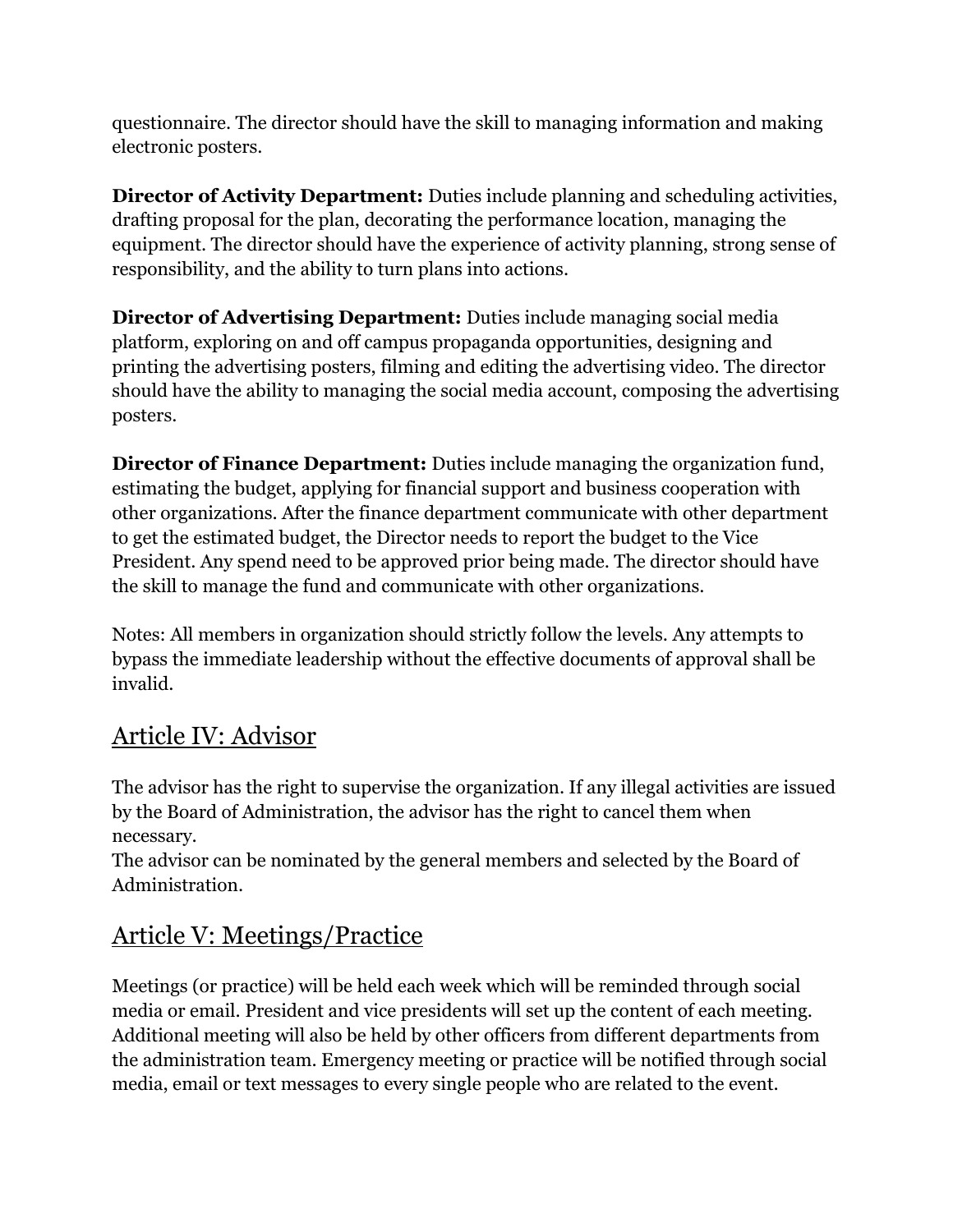#### Article VI: Documents

Any documents issued by the MUSINA Board of Administration and kept by the Internal Department shall not be given to anyone without permissions by any members beyond departmental directors.

#### Article VII: Elections

Any member who has participated in the organization in the past year can run for the leadership position for the upcoming year. The election will be held each April by either paper vote or online vote. Each candidate is required to prepare a 3-5 minutes long public speech. The former president will count the votes publicly. Every member has the rights to supervise the process. The officer position will be determined by a majority vote.

After being elected, all new members of the Board of Administration have a 3 month long probationary period, which gives the right to the president of removing the members from the current position base on the attendances of required meeting, quality of appointed work, and completion of work on time.

#### Article VIII: Anti-Hazing Policy

Hazing is strictly prohibited. Hazing shall be defined as any conduct which subjects another person, whether physically, mentally, emotionally, or psychologically, to anything that may endanger, abuse, degrade, or intimidate the person as a condition of association with a group or organization, regardless of the person's consent or lack of consent. All members can report any form of hazing to any member in the Board of Administration.

#### Article IX: Dues and Budget

Currently we do not charge any fees from the members, but we reserve the right to do so in the future. If any budget is being issued by the Finance Department and approved by the President and Vice Presidents, the details of the cost will be announce to all the members.

#### Article X: Finances

Currently this organization does not have a SOA, but will in the future. The director of Finances department is in charge of managing the financial account and the records. The president and vice presidents have the right to supervise the job of this department.